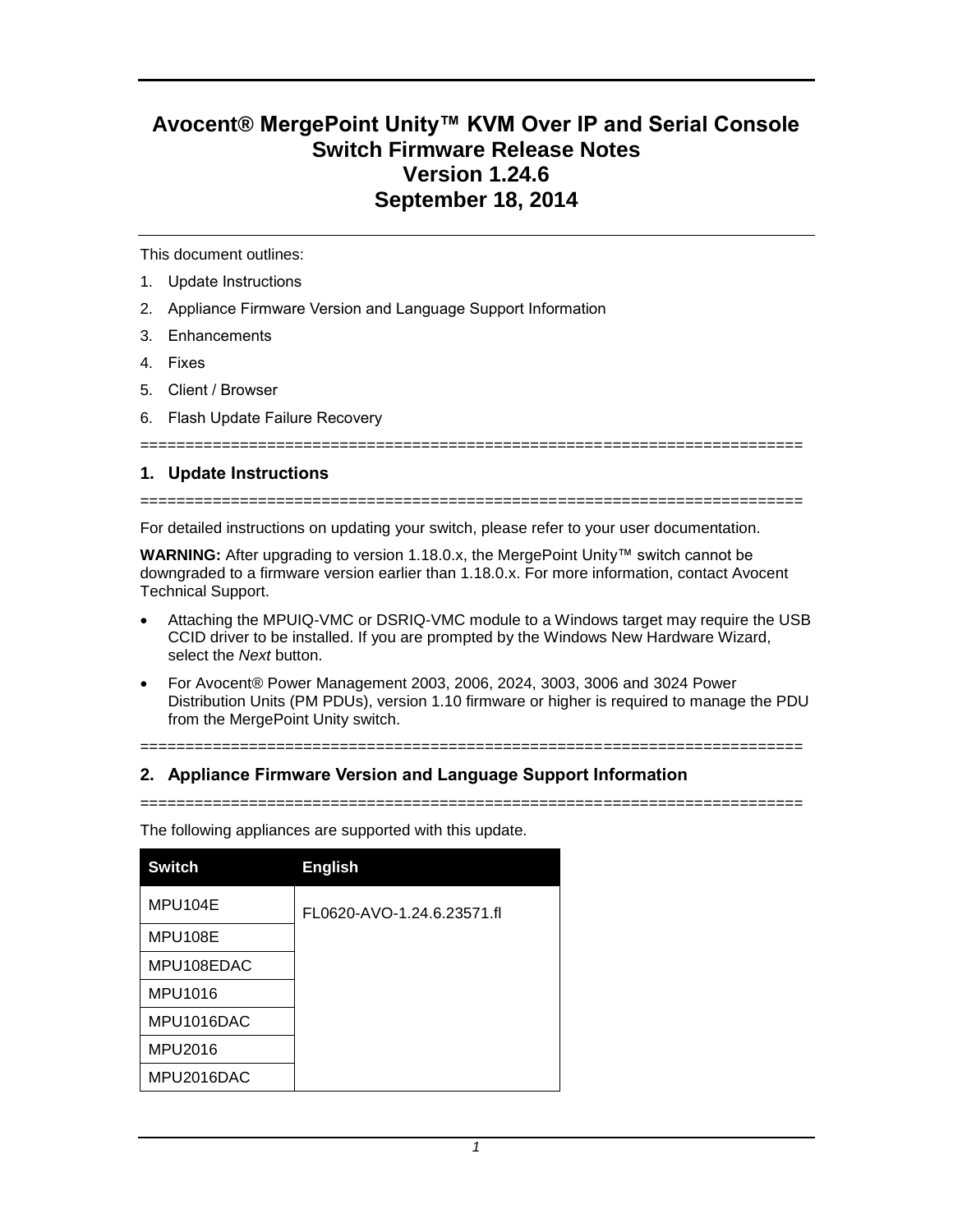| <b>Switch</b> | <b>English</b>             |
|---------------|----------------------------|
| MPU2032       | FL0620-AVO-1.24.6.23571.fl |
| MPU2032DAC    |                            |
| MPU4032       |                            |
| MPU4032DAC    |                            |
| MPU8032       |                            |
| MPU8032DAC    |                            |

# **3. Enhancements**

=========================================================================

=========================================================================

- Added serial support for the MPH2 Power Distribution Unit (PDU)
- Improved product security

## **4. Fixes**

=========================================================================

=========================================================================

L3 487234-289577485:pending PDU is removed by Delete Offline button

=========================================================================

## **5. Client / Browser**

=========================================================================

The following chart indicates the latest version tested:

| <b>Software</b>   | <b>Version</b>      |
|-------------------|---------------------|
| Java              | Version 7 Update 67 |
| Internet Explorer | 9                   |
| Firefox           | 31                  |
| Chrome            | 36                  |